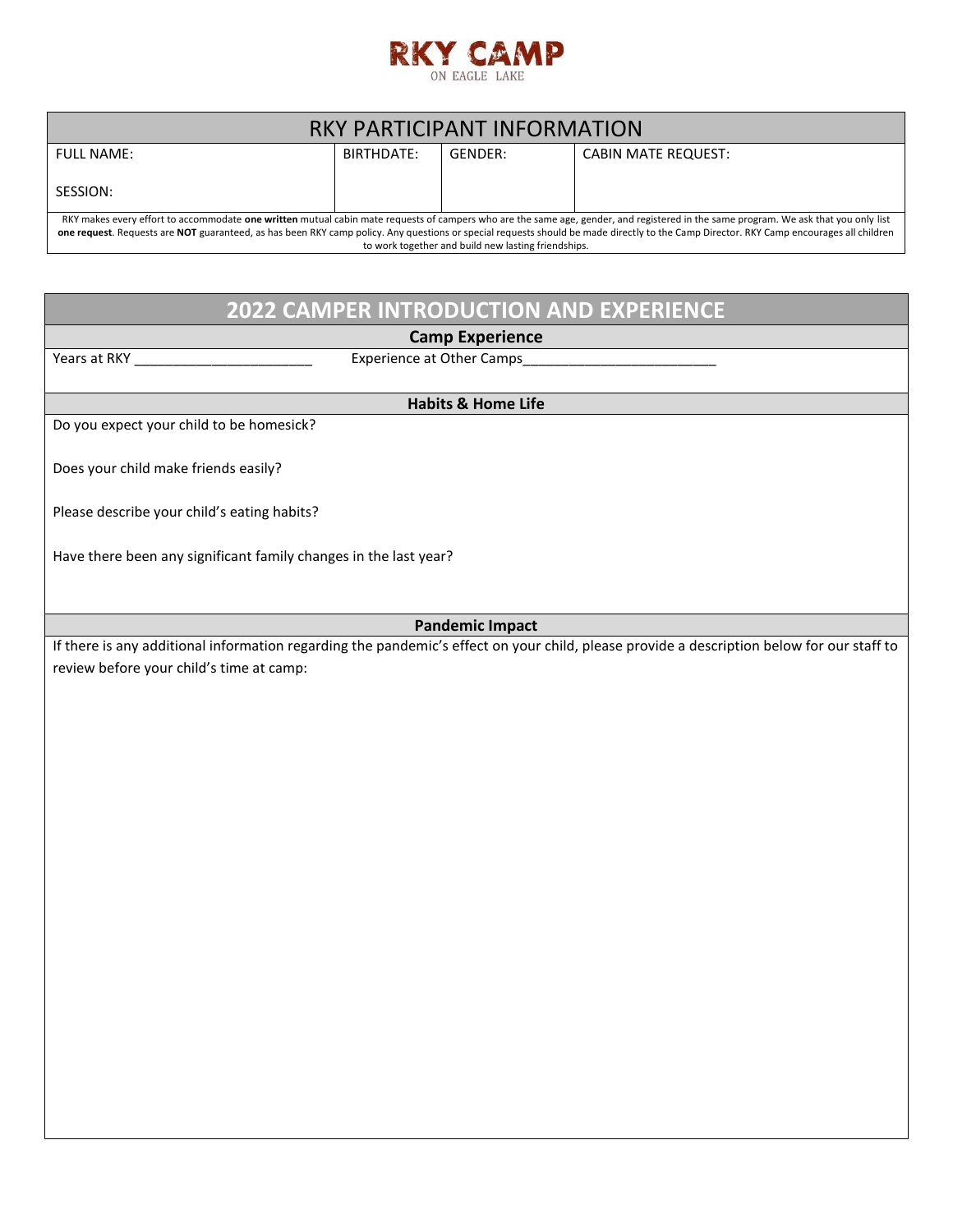

# **2022 Participant health Information (to be reviewed by relevant Camp Staff and in case of emergency)**

| Camper's Name:                                                                                                                                                                                                                                                                                                                                                                                                                                                                                                                                                                                                                                                                                                                                     |                |                                | Birth date:                         |                                                                                                                                                                                                                                                                                                                                                                                                | Gender:                     |                        |  |
|----------------------------------------------------------------------------------------------------------------------------------------------------------------------------------------------------------------------------------------------------------------------------------------------------------------------------------------------------------------------------------------------------------------------------------------------------------------------------------------------------------------------------------------------------------------------------------------------------------------------------------------------------------------------------------------------------------------------------------------------------|----------------|--------------------------------|-------------------------------------|------------------------------------------------------------------------------------------------------------------------------------------------------------------------------------------------------------------------------------------------------------------------------------------------------------------------------------------------------------------------------------------------|-----------------------------|------------------------|--|
| Address, with Apt # if applicable                                                                                                                                                                                                                                                                                                                                                                                                                                                                                                                                                                                                                                                                                                                  |                | City                           |                                     |                                                                                                                                                                                                                                                                                                                                                                                                | Province/State              | Postal Code / Zip Code |  |
| <b>Primary Contact Info. and Camper's Health Card</b>                                                                                                                                                                                                                                                                                                                                                                                                                                                                                                                                                                                                                                                                                              |                |                                |                                     | <b>EMERGENCY CONTACT #1</b>                                                                                                                                                                                                                                                                                                                                                                    |                             |                        |  |
| Name of Primary contact for camper:                                                                                                                                                                                                                                                                                                                                                                                                                                                                                                                                                                                                                                                                                                                |                |                                |                                     | Name                                                                                                                                                                                                                                                                                                                                                                                           |                             |                        |  |
| First<br>Last                                                                                                                                                                                                                                                                                                                                                                                                                                                                                                                                                                                                                                                                                                                                      |                |                                |                                     | First<br>Last                                                                                                                                                                                                                                                                                                                                                                                  |                             |                        |  |
| Address (or "same" if lives with camper)                                                                                                                                                                                                                                                                                                                                                                                                                                                                                                                                                                                                                                                                                                           |                |                                | Apt # if<br>applicable              |                                                                                                                                                                                                                                                                                                                                                                                                | Home Phone                  | Cell Phone             |  |
| City                                                                                                                                                                                                                                                                                                                                                                                                                                                                                                                                                                                                                                                                                                                                               | Province/State | Postal Code/Zip Code           |                                     |                                                                                                                                                                                                                                                                                                                                                                                                | Work Phone and ext.         | Relationship to Camper |  |
| Home Phone                                                                                                                                                                                                                                                                                                                                                                                                                                                                                                                                                                                                                                                                                                                                         |                | Cell Phone                     |                                     |                                                                                                                                                                                                                                                                                                                                                                                                | <b>EMERGENCY CONTACT #2</b> |                        |  |
| Work Phone and ext.                                                                                                                                                                                                                                                                                                                                                                                                                                                                                                                                                                                                                                                                                                                                | Email          |                                |                                     | Name                                                                                                                                                                                                                                                                                                                                                                                           |                             |                        |  |
|                                                                                                                                                                                                                                                                                                                                                                                                                                                                                                                                                                                                                                                                                                                                                    |                |                                |                                     | First<br>Last                                                                                                                                                                                                                                                                                                                                                                                  |                             |                        |  |
| <b>Camper's Ontario Health Card # and</b><br><b>Insurance Provider and Policy #</b><br>expiry date (optional)                                                                                                                                                                                                                                                                                                                                                                                                                                                                                                                                                                                                                                      |                | Out of province camper: Health |                                     |                                                                                                                                                                                                                                                                                                                                                                                                | Home Phone                  | Cell Phone             |  |
|                                                                                                                                                                                                                                                                                                                                                                                                                                                                                                                                                                                                                                                                                                                                                    |                |                                |                                     | Work Phone and ext.                                                                                                                                                                                                                                                                                                                                                                            | Relationship to Camper      |                        |  |
| Are your child's immunizations up to date?<br>$\Box$ No (Details):<br>Yes<br>$\Box$<br>What is your child's COVID-19 Vaccination Status?<br>One Dose<br>$\Box$<br>$\Box$<br>$\Box$<br>Booster Dose (Date: 2008)<br>History of Communicable Diseases and Health Issues (Please Describe)<br>$\Box$<br>Asthma ________________________<br>Diabetes ______________________<br>$\Box$<br>$\Box$<br>$\Box$<br>Hepatitis_<br>$\Box$<br>Mumps<br>$\Box$<br>Is your child on a medical vacation while at camp? Y / N<br>$\Box$<br>$\Box$<br>$\Box$<br>$\Box$<br>Frequent Colds _______________________<br>$\Box$<br>$\Box$<br>Dietary Needs:<br>□ Vegetarian □ Lactose Intolerant □ Gluten Free □ Other<br>Please provide any additional required details: |                |                                |                                     | Allergies : Please describe any allergies that your camper has, including<br>If any of your child's allergies mimic the symptoms of COVID-19, please<br>describe the specific symptoms and the conditions that cause them:                                                                                                                                                                     |                             |                        |  |
|                                                                                                                                                                                                                                                                                                                                                                                                                                                                                                                                                                                                                                                                                                                                                    |                |                                |                                     | Please indicate any required medications while at camp and dosage<br>All medication must be in current, original packaging in the name of<br>the camper, and outline the accurate dosage. If possible please ask<br>your pharmacist to package prescription medication in "blister packs",<br>organized by dose and date.<br>Please contact wellness@rkycamp directly with any other pertinent |                             |                        |  |
|                                                                                                                                                                                                                                                                                                                                                                                                                                                                                                                                                                                                                                                                                                                                                    |                |                                |                                     |                                                                                                                                                                                                                                                                                                                                                                                                |                             |                        |  |
|                                                                                                                                                                                                                                                                                                                                                                                                                                                                                                                                                                                                                                                                                                                                                    |                |                                | medical information we may require. |                                                                                                                                                                                                                                                                                                                                                                                                |                             |                        |  |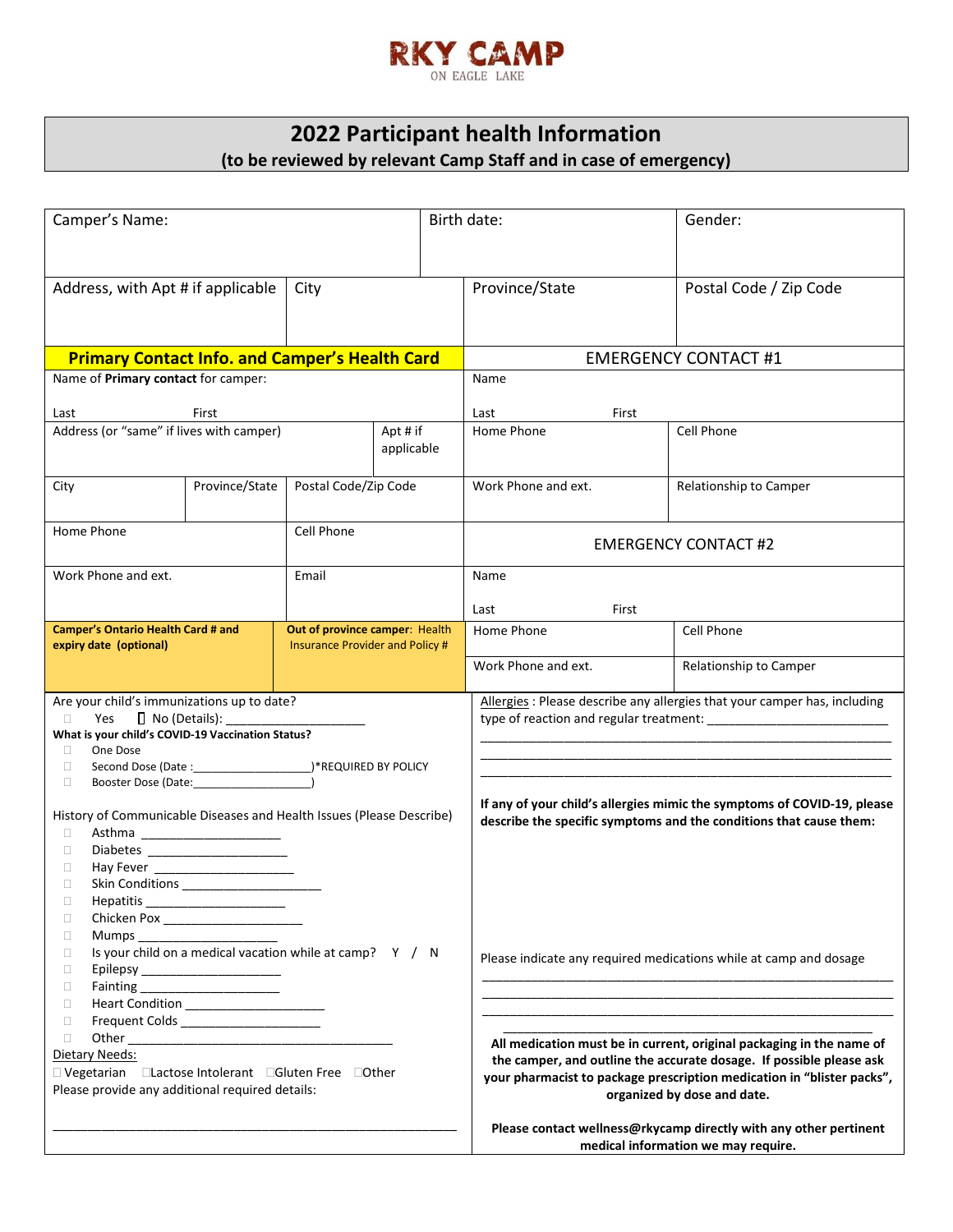

### RKY CAMP 2022 – AUTHORIZATION, ASSUMPTION, RELEASE AND INDEMNITY Page 1 of 2

### **Loss/Theft and Vandalism**

RKY Camp is not responsible for lost, stolen or misplaced belongings of any kind. All valuables and belongings are brought to RKY Camp at the risk of the participant. RKY Camp reserves the right to charge any user of our site should equipment be intentionally broken, vandalized, or destroyed.

#### **Removal from Camp Program**

I, the undersigned custodial parent/guardian of the participant, understand and agree that intentional behavior by a participant that puts the participant or others at physical or emotional risk may result in immediate dismissal from the RKY Camp program. In addition, possession of alcohol, tobacco products and/or illegal or harmful substances will result in immediate dismissal from the RKY Camp program. Any expenses incurred due to dismissal from the RKY Camp program will be my sole responsibility. I, or a person I have designated in writing, must be available to pick up my child should he/she be dismissed from the RKY Camp program or should any emergency arise which requires emergency transportation of my child. I acknowledge that no refund will be provided to participants leaving camp prior to the end of the session due to disciplinary action.

#### **Media Release and Promotional Materials**

I understand that RKY Camp reserves the right to publish, reproduce, distribute and use for promotional purposes any videos, photographs and audio recordings of all participants enrolled in their programs. These materials shall be used without any compensation and are the property of RKY Camp. Photos, video and audio clips may appear on but are not limited to RKY Camp print materials, website, social media and other media outlets.

#### **Canadian Anti-Spam Law**

I would like to receive emails from RKY Camp. Much information that is pertinent to your program is transmitted through email. I consent to receive information via email from RKY Camp. You may unsubscribe at any time by responding to any emails with an unsubscribe request. Your email is strictly for RKY Camp purposes and will not be shared in any way.

#### **Assumption and Acknowledgement of Risk**

I understand that there is some risk involved in the activities offered by the RKY Camp, both on and off the camp property. I have been given the opportunity to inquire about the safety and behavior standards enforced at RKY Camp. I understand that despite all reasonable precautions being in place to provide proper organization, supervision, and equipment for all activities, circumstances may arise which are not foreseeable or which are beyond the control of the RKY Camp. I understand and acknowledge that RKY Camp is not responsible for any damages caused by the delay or failure to perform or complete any activities or to provide any transportation or accommodation related to the program when the delay or failure is due to fires, strikes, floods, acts of God, lawful acts of public authorities, or delays or defaults caused by common carriers, which cannot reasonably be foreseen or provided against.

I acknowledge and assume any and all risks associated with my child's participation in the program. I wish for my child to participate in the program.

I further acknowledge that I have discussed with my child his/her obligations to follow RKY Camp rules, regulations, policies and procedures so as not to endanger fellow participants and staff and to ensure the camp experience is enjoyable for all participants. I believe that my child understands his/her obligations in this respect and the consequences of any misconduct.